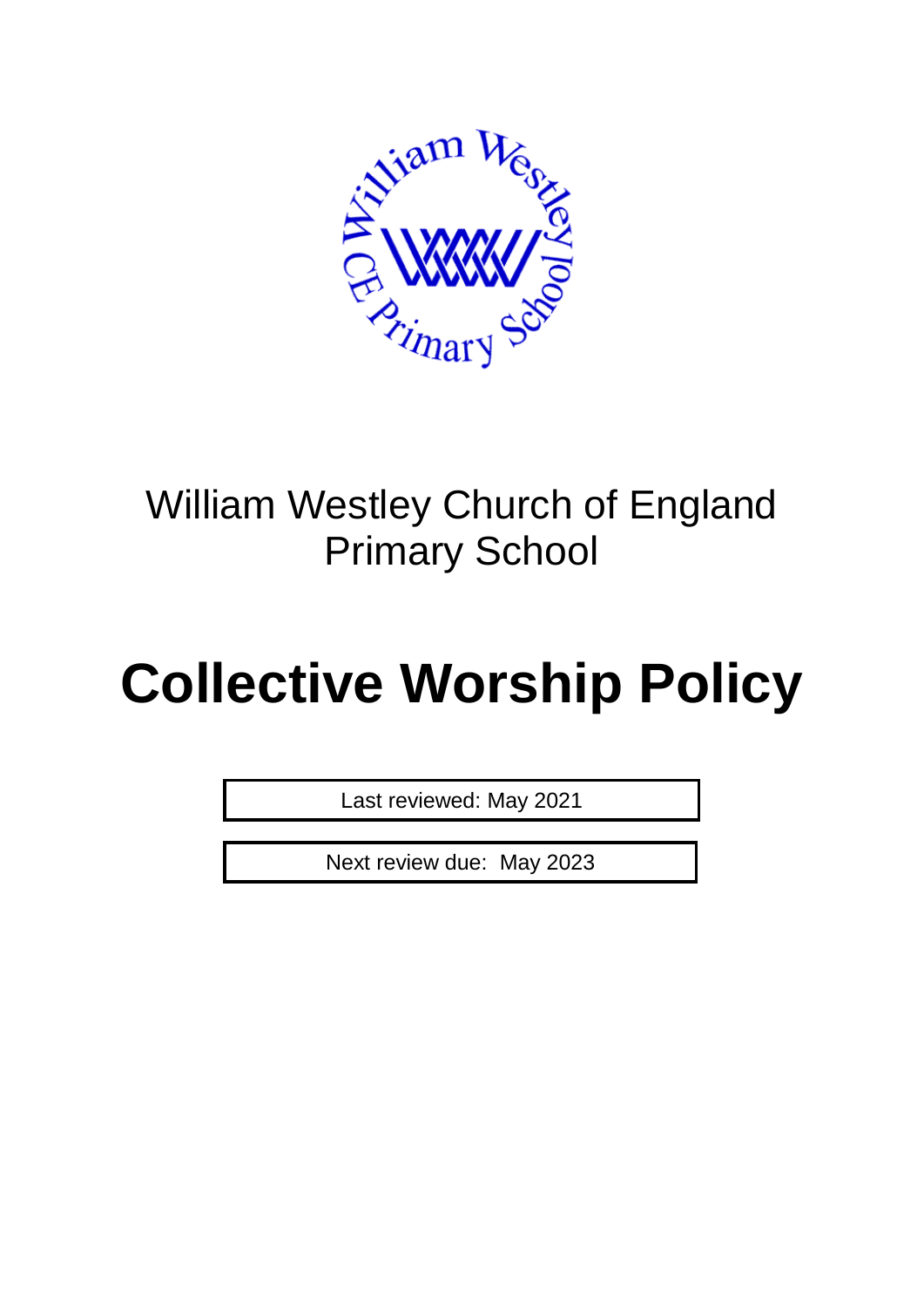## **William Westley Church of England School Collective Worship Policy**

### *"Collective Worship implies the offering of personal devotion respect and honour"*

#### **Introduction**

The staff and governors of William Westley Church of England Primary School, in partnership with the Diocese of Ely, aim to enable children to develop as honest, caring and thoughtful members of both the school and wider communities. We believe that they should understand the difference between right and wrong and know that each person is a unique individual whose well-being is important to all.

#### **The Nature and Purpose of Collective Worship**

Collective Worship is distinct from meeting together to exchange information or deal with organisational issues, although all these aspects may together form assembly. Worship involves us gathering together to learn about and to praise God, and to express feelings of worth and respect for ourselves, others, our local community and our world as gifts from God. The involvement of children, *e.g.* through drama and music is central to our worship; their contributions enable us to build up our 'focus wall' in the hall, where artefacts, pictures etc. are displayed, in order to encourage children's continued reflection as they move around the school. Stillness and quiet are essential elements of our time together, and enable all participants to develop awareness of the purpose of this special time.

#### **Statutory Requirements**

Collective Worship at William Westley Church of England Primary School complies with our trust Deed and the ethos statement in our Instrument of Government and the legal requirements set out in the 1988 Education Reform Act.

#### **Organisation**

Provision is as follows:

Monday: Collective Worship, led by the Headteacher.

Tuesday: Collective worship in key stages led by teachers and children.

Wednesday: Collective Worship led by a visitor from church.

Thursday: Collective Worship, led by the music co-ordinators.

Friday: Collective Worship led by Headteacher or member of staff or led by classes; parents are invited. Children's birthdays and other achievements are celebrated.

After collective worship on a Wednesday there are timetabled visits from our Minister who will visit classrooms to discuss further the collective worship themes. Other visitors are also invited to give pupils the opportunity to learn about different forms of Christian worship. The school holds a service in Church for Harvest Festival, Christmas, Easter and Ascension Day each year. The William Westley Service is held on the school day closest to the anniversary of his death, July 13<sup>th</sup>. In addition, our Leavers' Service on the final day of the summer term is held in the URC.

Each time of worship begins with children coming into the hall listening to the music for the fortnight. The special 'thinking candle' is then lit, followed by the signed responses. The school prayer is said regularly, as is the Lord's Prayer. Each child's birthday is recorded in

Page **2** of **4**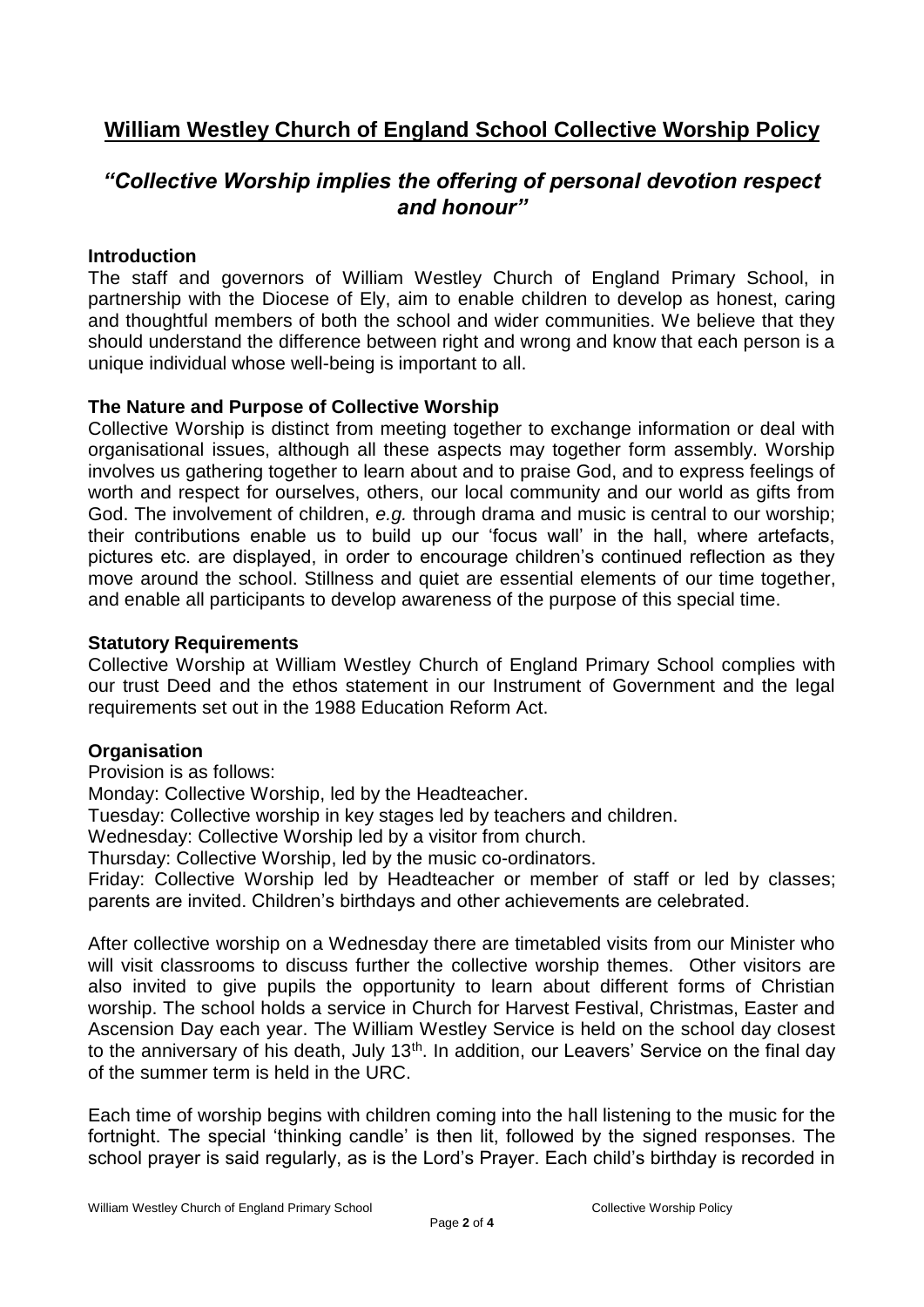the birthday book and on the following Friday the birthday candle is lit, the child is presented with a school bookmark and the school birthday song is sung.

#### **Learning Expectations and Intended Outcomes**

Education, celebration, praise and hope are essential features of our worship at William Westley. We aim to make children aware of what it means to be a community committed to serving and caring for each other, God and our environment. In so doing we hope to create an atmosphere in which pupils are invited rather than compelled to explore issues for themselves, reflect upon and learn from their own and others' experiences, develop sensitivity and a sense of wonder, awe and mystery for the world of which they are part.

#### **Equal Opportunities**

In sharing what is meaningful and significant in our lives, along with our common concerns, responsibilities and values, we affirm the equality of each individual, regardless of gender, creed (or lack of one), ethnicity, physical or mental ability.

#### **Special Educational Needs**

The staff and governors at William Westley are committed to ensuring that every child in the school will derive benefit from collective worship, whatever her or his ability. Every attempt is made, therefore, to ensure that materials used are appropriate to a range of abilities, aptitudes and interests.

#### **Withdrawal of Pupils**

We aim to ensure that collective worship is meaningful and relevant for all children and staff, for those with a faith background and those with none. Our school exerts no pressure on children to become worshipping Christians, or to participate in any activity that will compromise their own family faith or belief. However, Christian values are built into our ethos and are reflected in the themes of our worship. It is an expectation that all children and all staff will attend collective worship. Should parents wish to exercise their right to withdraw their child from collective worship, this is discussed with the Headteacher. Parents should inform the Headteacher if they wish to exercise this right. Alternative arrangements will be made to ensure the welfare of these children during the time when collective worship takes place. We aim to make all children and their parents feel that attendance does not compromise their own feelings and that collective worship is an important time when the school comes together as an "extended family".

#### **Monitoring and evaluation**

Evaluation strategies used by staff for assessing the outcomes of collective worship are:

- observation of the children's interest level and attentiveness;
- $\bullet$  feedback from pupils, parents and visitors;
- observation of the children's general behaviour in and around school, and to one another;
- a written questionnaire for all children
- a focused visit by Foundation Governors.

#### **Programme Elements**

Themes for collective worship run for a term and are planned by the Headteacher and Worship Committee which consists of the Headteacher, Minister and Collective Worship Music Co-ordinator. The school explores this theme through stories, hymns, prayers, responses, adult-led discussion and a variety of art forms. Children are encouraged to think of the occasion as a special time, with discrete codes of appropriate behaviour. The Headteacher keeps detailed plans and records of collective worship.